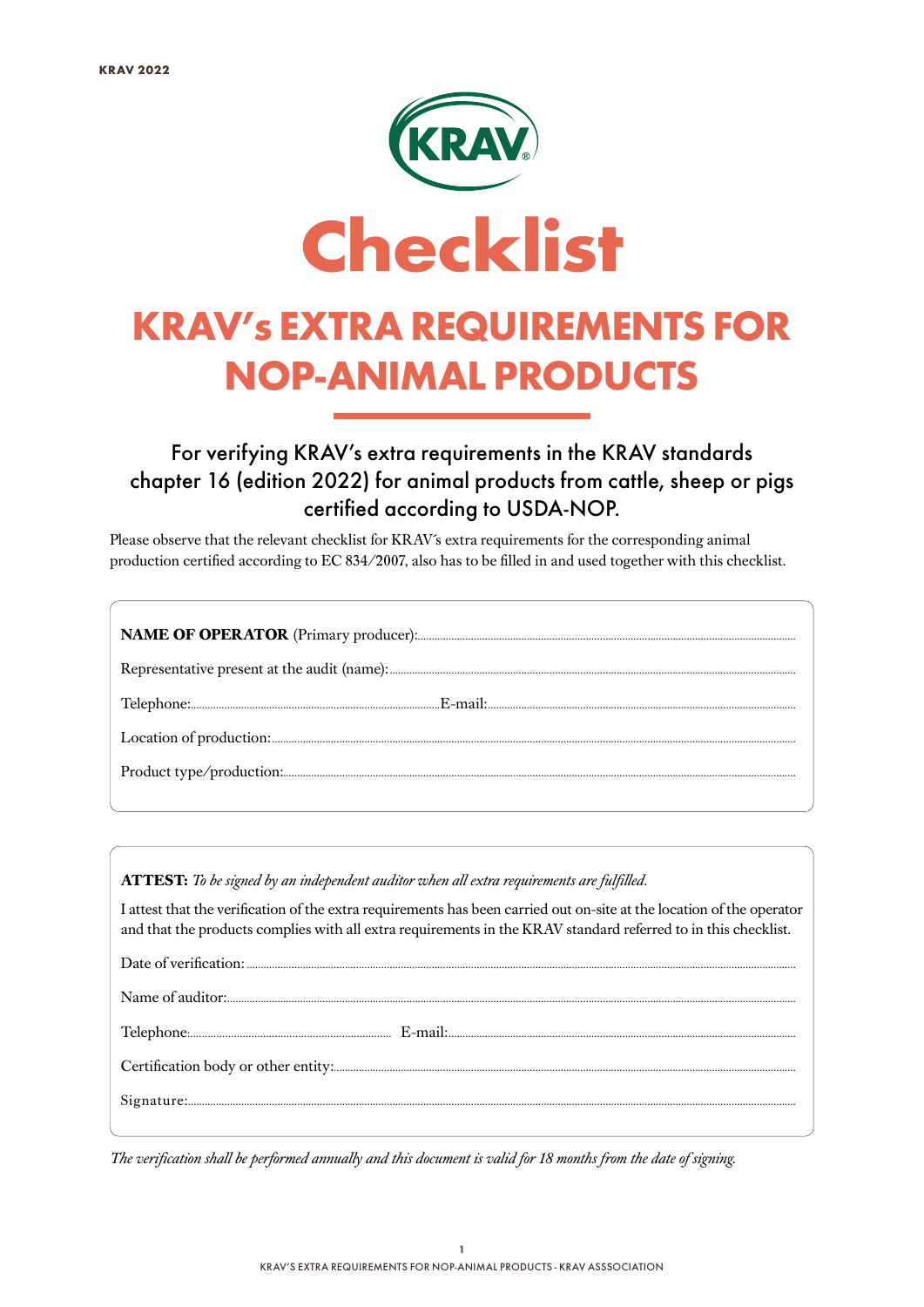### WAYS TO VERIFY THE EXTRA REQUIREMENTS

This checklist shall be used to verify KRAV´s extra requirements in chapter 16 for the type of production mentioned above.

A prerequisite is that the operator is certified according to Regulation (EU) 2018/848 or to equivalent production rules in accordance with Article 33 in (EU) 2018/848. The product shall always be accompanied by a valid EU-certificate.

You will find more information about KRAVs extra requirements at our webpage: *[www.krav.se](www.krav.se/en/for-companies/extra-requirements-for-all-products/)* and the KRAV Standards at: *[www.krav.se/en/standards](https://www.krav.se/en/standards)*

The checklist shall be filled in and signed either by:

1. A person working as auditor at a certification body accredited for organic certification.

or

2. A person with experience from auditing according to standards for organic production or social responsibility, assigned by a KRAV-certified importer. It must be done by a person outside the company that is being audited.

KRAV has verification agreements with a number of certification bodies that can offer verification of KRAVs Extra Requirements, although any accredited Certification Body can use the checklists.

You will find a list of certification bodies with verification agreements here: *[www.krav.se](https://www.krav.se/en/asset/certification-bodies-with-verification-agreement/)*

The Operator must not use the KRAV-label, or state that the production is KRAV-certified. He or she can only state that KRAV´s extra requirements in chapter 16 (for the type of production that the checklist covers) have been verified.

The checklist is only valid as verification when all extra requirements are fulfilled. When asked for, the verification notes under each question, must be filled in.

For questions please contact: *[food@krav.se](mailto:food%40krav.se?subject=From%20extra%20requirements)*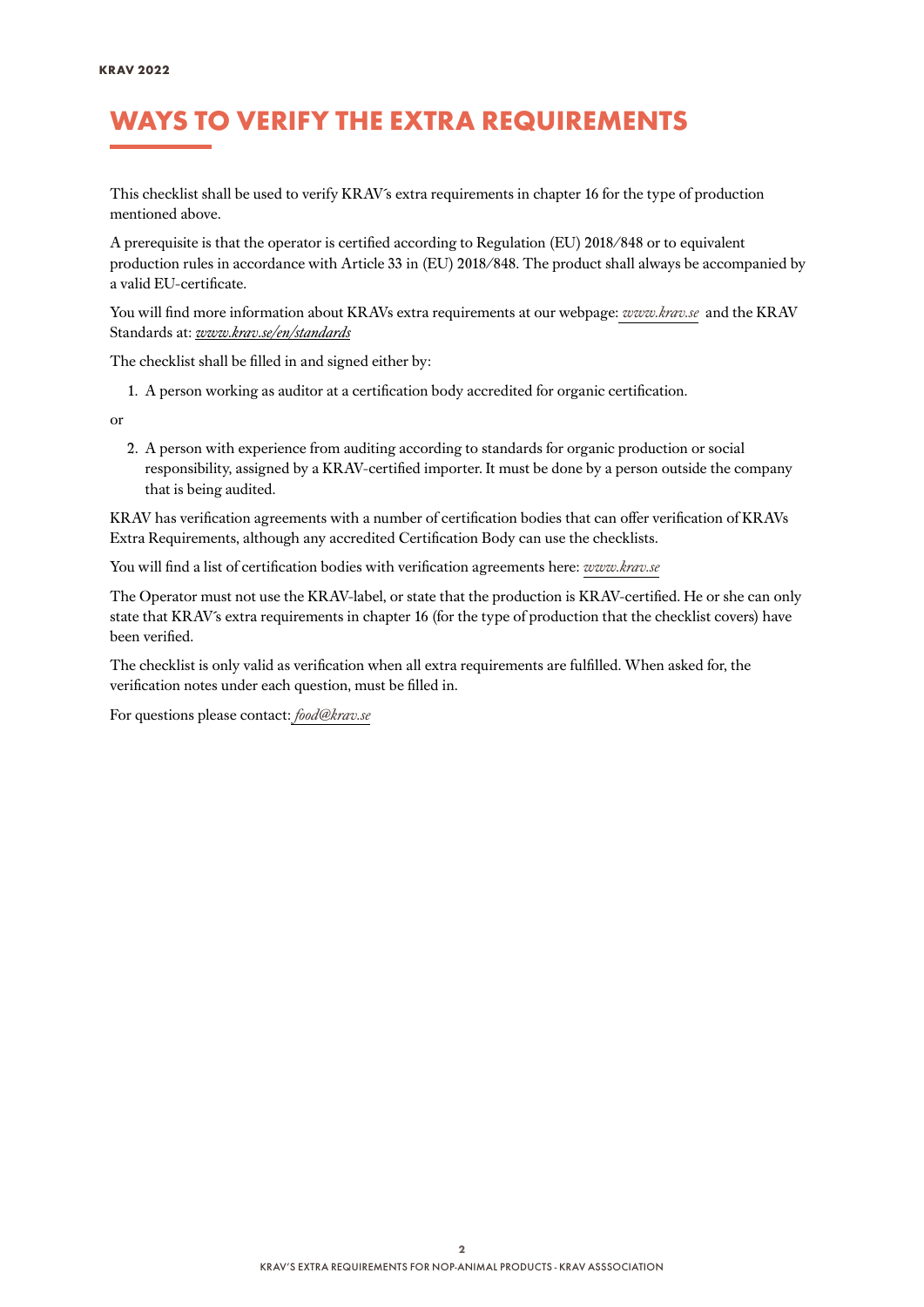### 16.10.2 EXTRA REQUIREMENTS FOR ANIMAL PRODUCTS

The following checklist for KRAV´s extra requirements for animal products certified according to EC 834/2007 is enclosed:

| Diary products                                                                                                                                                                                                                 |           |               |
|--------------------------------------------------------------------------------------------------------------------------------------------------------------------------------------------------------------------------------|-----------|---------------|
| Beef                                                                                                                                                                                                                           |           |               |
| Pork                                                                                                                                                                                                                           |           |               |
| Sheep and Goat Meat                                                                                                                                                                                                            |           |               |
|                                                                                                                                                                                                                                | Fulfilled | Not fulfilled |
| <b>MEAT PRODUCTS</b>                                                                                                                                                                                                           |           |               |
| In addition to the extra requirements that shall be verified through the checklists above,<br>the following requirements applies:                                                                                              |           |               |
| · Meat from lamb and cattle must come from animals that have received at least<br>70% roughage in their feed ration and that during fattening do not receive more than<br>40% feed concentrate in the daily feed intake        |           |               |
|                                                                                                                                                                                                                                |           |               |
|                                                                                                                                                                                                                                |           |               |
| • Meat from lamb, pigs and cattle must come from animals that have received at least<br>70% roughage in their feed ration and that during fattening do not receive more than<br>40% feed concentrate in the daily feed intake. |           |               |
|                                                                                                                                                                                                                                |           |               |
| · Meat must come from animals that have not been raised in individual pens for more<br>than two weeks.                                                                                                                         |           |               |
|                                                                                                                                                                                                                                |           |               |
| <b>MILK PRODUCTS</b>                                                                                                                                                                                                           |           |               |
| In addition to the extra requirements that shall be verified through the checklists above, t<br>he following requirements applies:                                                                                             |           |               |
| · Milk must come from animals that have not been raised in individual pens<br>for more than two weeks.                                                                                                                         |           |               |
|                                                                                                                                                                                                                                |           |               |
|                                                                                                                                                                                                                                |           |               |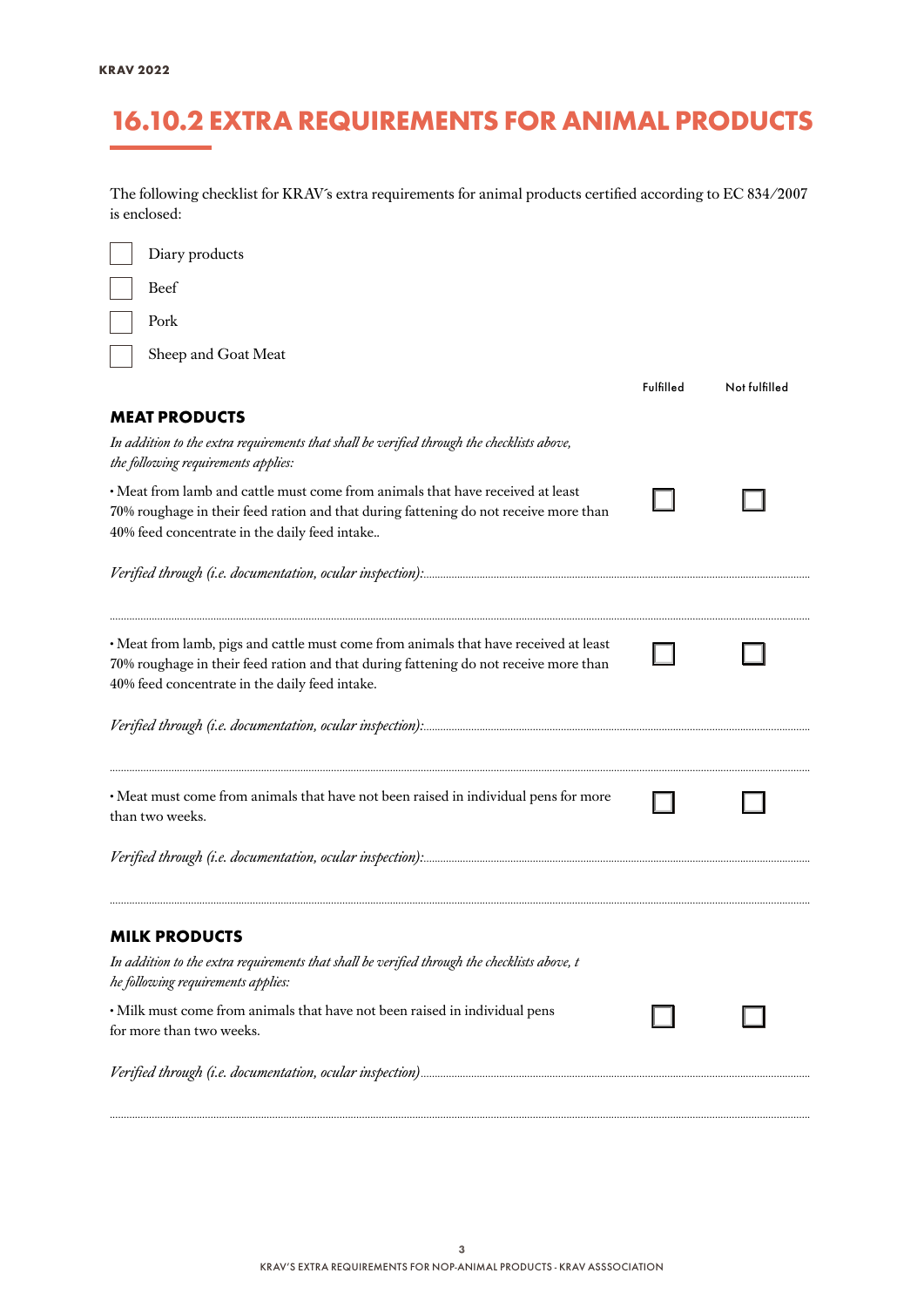## SOCIAL RESPONSIBILITY IN PRIMARY PRODUCTION



The production, including primary production, takes place in the European Union, the EEA area, Switzerland, UK, USA, Canada, Australia, New Zealand or Japan.



The operator has less than 10 employees, and are exempt from the documentation requirement.

The operator is certified according to a KRAV recognized standard for social responsibility or evaluated according to a KRAV recognized system for supplier evaluation. (Certificate or corresponding document shall be sent to the buyer.)

*If any of the conditions above are fulfilled, you do not have to fill in the checklist for social responsibility below.*

#### 16.4 SOCIAL RESPONSIBILITY – CHECKLIST

|                                                                                                                                                                                                                                                                                                               | Fulfilled | Not fulfilled |
|---------------------------------------------------------------------------------------------------------------------------------------------------------------------------------------------------------------------------------------------------------------------------------------------------------------|-----------|---------------|
| 16.4.2 National legislation on labour law must be complied with.                                                                                                                                                                                                                                              |           |               |
|                                                                                                                                                                                                                                                                                                               |           |               |
| 16.4.3 Products cannot be KRAV-certified if there are human rights violations<br>associated with the production. Activities where production takes place must<br>comply with the ILO core conventions, the UN Convention on the Rights of the<br>Child, and the UN Universal Declaration of Human Rights. (K) |           |               |
|                                                                                                                                                                                                                                                                                                               |           |               |
| 16.4.4 Forced or involuntary labour is prohibited.                                                                                                                                                                                                                                                            |           |               |
| 16.4.5 Employees must be treated equally, provided with the same opportunities<br>and not be subjected to discrimination.                                                                                                                                                                                     |           |               |
| Verified through (e.g. documentation, ocular inspection, worker interviews): …………………………………………………………                                                                                                                                                                                                           |           |               |
| 16.4.6. It is prohibited to employ children under 15 years of age. (K)<br>ILO's exception for limited extra work in accordance with ILO convention 138 applies.<br>Verified through (e.g. documentation, ocular inspection, worker interviews):                                                               |           |               |
|                                                                                                                                                                                                                                                                                                               |           |               |

*..........................................................................................................................................................................................................................................................*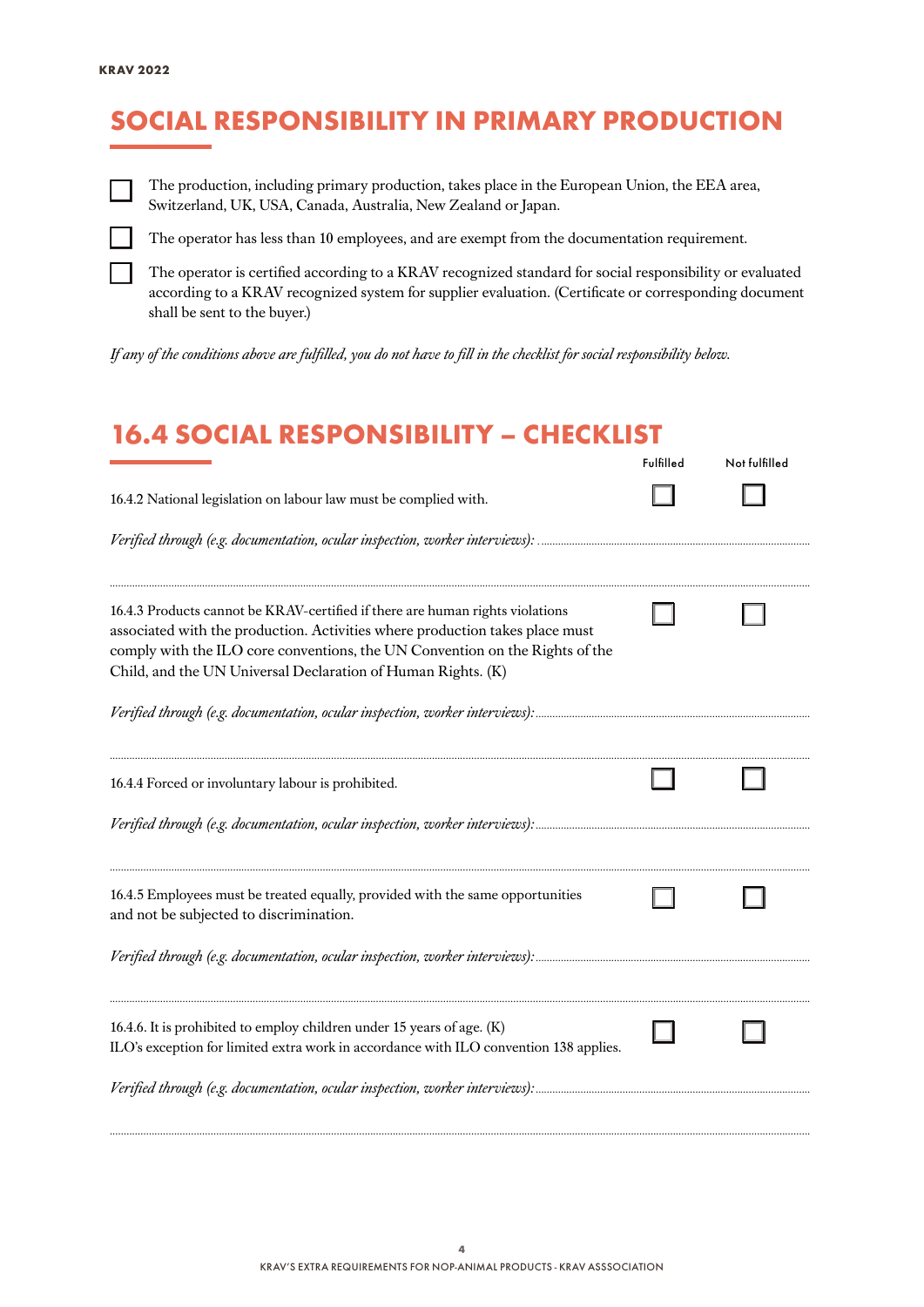# 16.4 SOCIAL RESPONSIBILITY – CHECKLIST

|                                                                                                                                                 | Fulfilled | Not fulfilled |
|-------------------------------------------------------------------------------------------------------------------------------------------------|-----------|---------------|
| 16.4.7 When child and young employees under 18 years of age are hired, it must<br>be ensured that:                                              |           |               |
| the work is not harmful to their health or development<br>the number of hours or scheduling of work does not affect<br>their school attendance. |           |               |
|                                                                                                                                                 |           |               |
| 16.4.8. Employees must have the opportunity to organize and the right<br>to collective bargaining.                                              |           |               |
|                                                                                                                                                 |           |               |
| 16.4.9. Employers must comply at the least with the alternative which follows that<br>most benefits employees:                                  |           |               |
| the statutory minimum wage in each respective country or<br>the industry standard implemented through collective bargaining<br>agreements.      |           |               |
|                                                                                                                                                 |           |               |
| 16.4.10. National legislation regarding working hours and overtime<br>must be complied with.                                                    |           |               |
|                                                                                                                                                 |           |               |
| 16.4.11. The work environment must be safe and not present a health risk.                                                                       |           |               |
|                                                                                                                                                 |           |               |
| 16.4.12. All employees must have a binding employment contract.                                                                                 |           |               |
|                                                                                                                                                 |           |               |

*..........................................................................................................................................................................................................................................................*